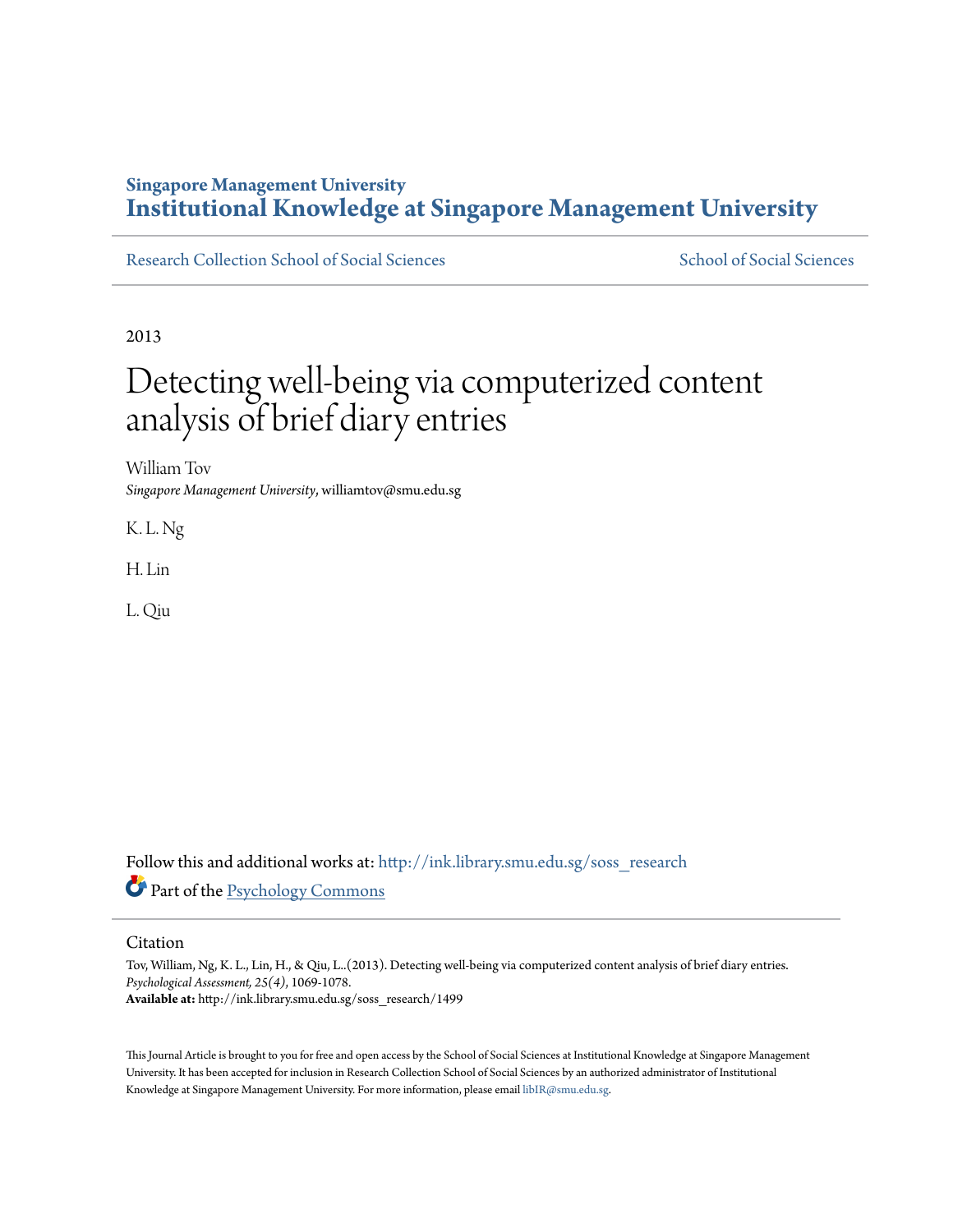# Detecting Well-Being via Computerized Content Analysis of Brief Diary Entries

William Tov and Kok Leong Ng Singapore Management University

Han Lin and Lin Qiu Nanyang Technological University

Two studies evaluated the correspondence between self-reported well-being and codings of emotion and life content by the Linguistic Inquiry and Word Count (LIWC; Pennebaker, Booth, & Francis, 2011). Open-ended diary responses were collected from 206 participants daily for 3 weeks (Study 1) and from 139 participants twice a week for 8 weeks (Study 2). LIWC negative emotion consistently correlated with self-reported negative emotion. LIWC positive emotion correlated with self-reported positive emotion in Study 1 but not in Study 2. No correlations were observed with global life satisfaction. Using a co-occurrence coding method to combine LIWC emotion codings with life-content codings, we estimated the frequency of positive and negative events in 6 life domains (family, friends, academics, health, leisure, and money). Domain-specific event frequencies predicted self-reported satisfaction in all domains in Study 1 but not consistently in Study 2. We suggest that the correspondence between LIWC codings and self-reported well-being is affected by the number of writing samples collected per day as well as the target period (e.g., past day vs. past week) assessed by the self-report measure. Extensions and possible implications for the analyses of similar types of open-ended data (e.g., social media messages) are discussed.

*Keywords:* well-being, emotion, satisfaction, content analysis, linguistic analysis

Diary studies have made important contributions in both clinical (Thiele, Laireiter, & Baumann, 2002) and social–personality (Bolger, Davis, & Rafaeli, 2003) psychology. Diary methodology enables researchers to assess the ongoing experience of participants in their natural environment while mitigating potential biases in recall (Shiffman, Stone, & Hufford, 2008). Although most diary studies employ closed-ended items such as checklists and rating scales, open-ended items have also been useful—particularly in allowing participants to record personally meaningful thoughts and experiences. Lavallee and Campbell (1995) suggested that such experiences, though idiosyncratic and subjective, may correlate more strongly with measures of stress and emotional well-being than the objective items that tend to make up event checklists. The content of open-ended responses can be analyzed for particular themes. For instance, Craske, Rapee, Jackel, and Barlow (1989) asked people with generalized anxiety disorder (GAD) to record

1

their most significant worry episodes over a 3-week period. Content analyses revealed that GAD participants reported more concerns about their health and less concerns about financial issues than did control participants. Similarly, Lavallee and Campbell's (1995) participants described a negative event twice a day for 2 weeks. These written descriptions were then coded for the degree of self-focus. The authors showed that negative events were more likely to induce self-focus if they were related to important goals.

Despite the unique insights afforded by open-ended responses, a major drawback is the time required to develop a coding scheme and train research assistants to code the data accurately. The problem is further compounded in diary studies due to the potentially large volume of responses. Over the past decade, computerized programs such as the Linguistic Inquiry and Word Count (LIWC; Pennebaker, Booth, & Francis, 2011) have greatly facilitated the content analysis of written responses. LIWC analyzes written samples by counting words that fall into various categories (e.g., social, achievement, future tense, and so on) as defined by an internal dictionary. Because writing samples vary in length, word counts in each category are taken as a percentage of the total number of words in the sample.

Computerized content analysis can handle large volumes of open-ended responses at greatly reduced speeds, without sacrificing consistency in coding. Despite the promise of such methods, little is known about the applicability of LIWC to the sort of brief, written entries that are collected in diary studies. To date, many researchers have used LIWC to analyze narratives or descriptions of singular experiences (for a review, see Tausczik & Pennebaker, 2010). However, the structure of diary data may pose unique challenges. LIWC counts words in various categories but fails to consider the context in which they appear. Thus, two phrases like

William Tov and Kok Leong Ng, School of Social Sciences, Singapore Management University, Singapore; Han Lin and Lin Qiu, Division of Psychology, Nanyang Technological University, Singapore.

This research was supported by Internal Research Grants 08-C242- SMU-020 and 09-C242-SMU-019 from the Office of Research at Singapore Management University. We thank Euodia Chua, David Koh, Sharon Koh, Ciccy LV, Winnie Yeo, and Jose Yong for their assistance in processing the data.

Correspondence concerning this article should be addressed to William Tov, School of Social Sciences, Singapore Management University, 90 Stamford Road, Level 4, Singapore 178903, Republic of Singapore. E-mail: williamtov@smu.edu.sg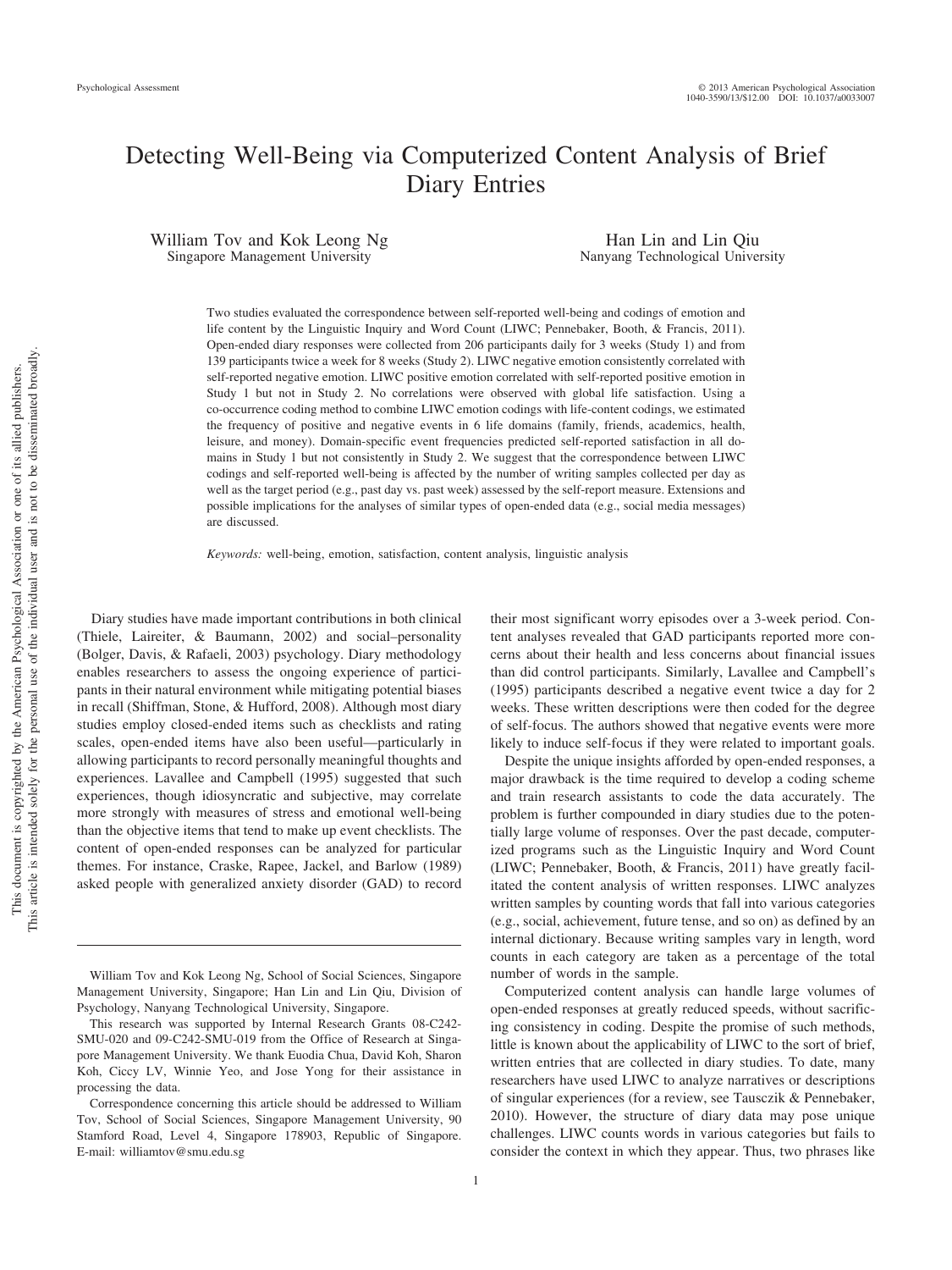"I had a really good time" and "I didn't have a good time" are coded equally for positive emotion. Though these shifts in meaning are no doubt present in written narratives, they may occur with increased frequency in brief diary entries due to the greater variety of topics, contexts, and, hence, *word meanings* that these data may capture. A similar issue applies to text messages from pagers and social media sites that have been analyzed by previous researchers (e.g., Back, Küfner, & Egloff, 2010; Golder & Macy, 2011).

In the present research, we evaluated the validity of using LIWC to detect the subjective well-being of participants in two diary studies. Subjective well-being consists of positive emotion, negative emotion, global life satisfaction, and satisfaction with specific life domains (Diener, Suh, Lucas, & Smith, 1999). Therefore, we also examined the ability of LIWC to code for *life-content themes*—topics concerning family, friends, work, health, leisure, and financial matters. As we will discuss later, the correspondence between LIWC codings and self-reported experience deserves more attention than it has received in the past. Moreover, such an assessment is timely as past studies relied on an older version of LIWC (Pennebaker, Francis, & Booth, 2001). In 2007, the LIWC dictionary was revised with several rarely used categories removed (e.g., optimism, grooming, and television) and new ones added (e.g., health, negations, inhibitions, and discrepancy; Pennebaker, Chung, Ireland, Gonzales, & Booth, 2007). This change resulted in a recategorization of some words. For example, the word *work* was coded into the present tense, occupation, job, and achievement categories in LIWC2001 but was recategorized into the work and achievement categories in LIWC2007. For several categories, word coverage also expanded from LIWC2001 to LIWC2007: positive emotions (from 265 to 407), negative emotions (from 345 to 500), anxiety (from 61 to 91), anger (from 120 to 185), sadness (from 72 to 101), friend (from 29 to 37), and leisure (from 103 to 228). Therefore, LIWC2007 may provide a more comprehensive analysis of word use than LIWC2001.

# **Validity of LIWC Emotion Codings as Measures of Emotional Experience**

A major application of LIWC is quantifying the emotional content of written expression (for a review, see Tausczik & Pennebaker, 2010). Researchers have validated such applications in various ways. In a series of experiments, participants either wrote about a personal experience or described film clips that were emotionally positive, negative, or neutral (Kahn, Tobin, Massey, & Anderson, 2007). Those in the positive (negative) group used more positive (negative) emotion words than those in the other two groups. Bantum and Owen (2009) analyzed messages from an online discussion board for breast cancer patients. They compared LIWC emotion codings with those made by human coders. Overall, LIWC detected a high proportion  $($   $> 77\%)$  of positive and negative emotion words identified by human coders. Nevertheless, false-positive rates were also substantial (from 57% to 76%). Thus, there are occasional discrepancies between the degree of emotionality estimated by LIWC and the emotional meaning perceived by human readers. A particularly acute example is provided by Back et al.'s (2010) analysis of text messages sent during the September 11th attacks. The frequency of anger words counted by LIWC rose sharply as events unfolded during the day. However, upon closer inspection (Pury, 2011), a large number of "angry" comments

came from an automated technical message sent repeatedly to a single pager. The message contained the word *critical*, which is coded by LIWC as an anger word even though the message did not actually express human emotion.

Researchers have also examined the correspondence between LIWC emotion codings and self-reported emotional experience. Here the evidence is inconclusive. In Kahn et al.'s (2007) study, LIWC positive emotion correlated with self-rated amusement after watching a comedy clip, but not with positive mood assessed by the Positive Affect and Negative Affect Schedule (PANAS; Watson, Clark, & Tellegen, 1988). Moreover, LIWC negative emotion did not correlate significantly with either self-reported sadness or negative mood (PANAS) after watching a sad film clip. Alvarez-Conrad, Zoellner, and Foa (2001) examined rape narratives from women suffering from posttraumatic stress disorder. LIWC negative emotion correlated with self-reported anger but not with anxiety or depression. Mehl (2006) also failed to observe a relation between LIWC negative emotion and scores on the Beck Depression Inventory–Short Form (Beck, Rial, & Rickels, 1974). Finally, LIWC emotion codings have not consistently correlated with personality traits that are commonly associated with positive and negative affectivity such as extraversion and neuroticism (Kahn et al., 2007; Mehl, Gosling, & Pennebaker, 2006; but see Pennebaker & King, 1999, for an exception).

The lack of consistent associations between LIWC emotion codings and self-reported emotion is somewhat surprising, given the large number of studies in which the program has been used to examine emotional expression (Tausczik & Pennebaker, 2010). Recently, Golder and Macy (2011) used LIWC to analyze the emotional content of over 500 million messages ("tweets") from the social media site Twitter. They observed fluctuations in LIWC positive and negative emotions throughout the course of the day, which they partly attributed to the effects of circadian rhythm on mood. However, this conclusion assumes that the use of emotion words truly expresses the internal experience of the writer. Unfortunately, the current literature does not clearly support such an assumption.

We suggest three reasons why LIWC codings have not consistently correlated with self-reported emotion. One factor is the nature of the writing sample. Whereas autobiographical narratives by definition must refer to personal experiences, the same cannot be said of messages from pagers, discussion boards, and social media that other researchers have examined (Back et al., 2010; Bantum & Owen, 2009; Golder & Macy, 2011). Such messages often contain comments on a range of topics that have little to do with the sender's emotional experience. Second, the number of writing samples collected affects how well they represent the emotional experience of the writer. Narratives about particular events— even if autobiographical (e.g., Alvarez-Conrad et al., 2001; Kahn et al., 2007)—may not capture the full range of experiences that shapes the writer's emotional life. Mehl et al.'s (2006) study is noteworthy in this regard. Participants wore an audio recorder that randomly sampled sounds from their daily life four or five times per hour, over a 2-day period. The audio samples were transcribed and coded by LIWC. Despite the fine-grained temporal resolution of these data, LIWC emotion codings did not correlate with broad personality traits such as extraversion or neuroticism. Thus, a third factor may be the *match* between the event-sampling period and the target period assessed by the self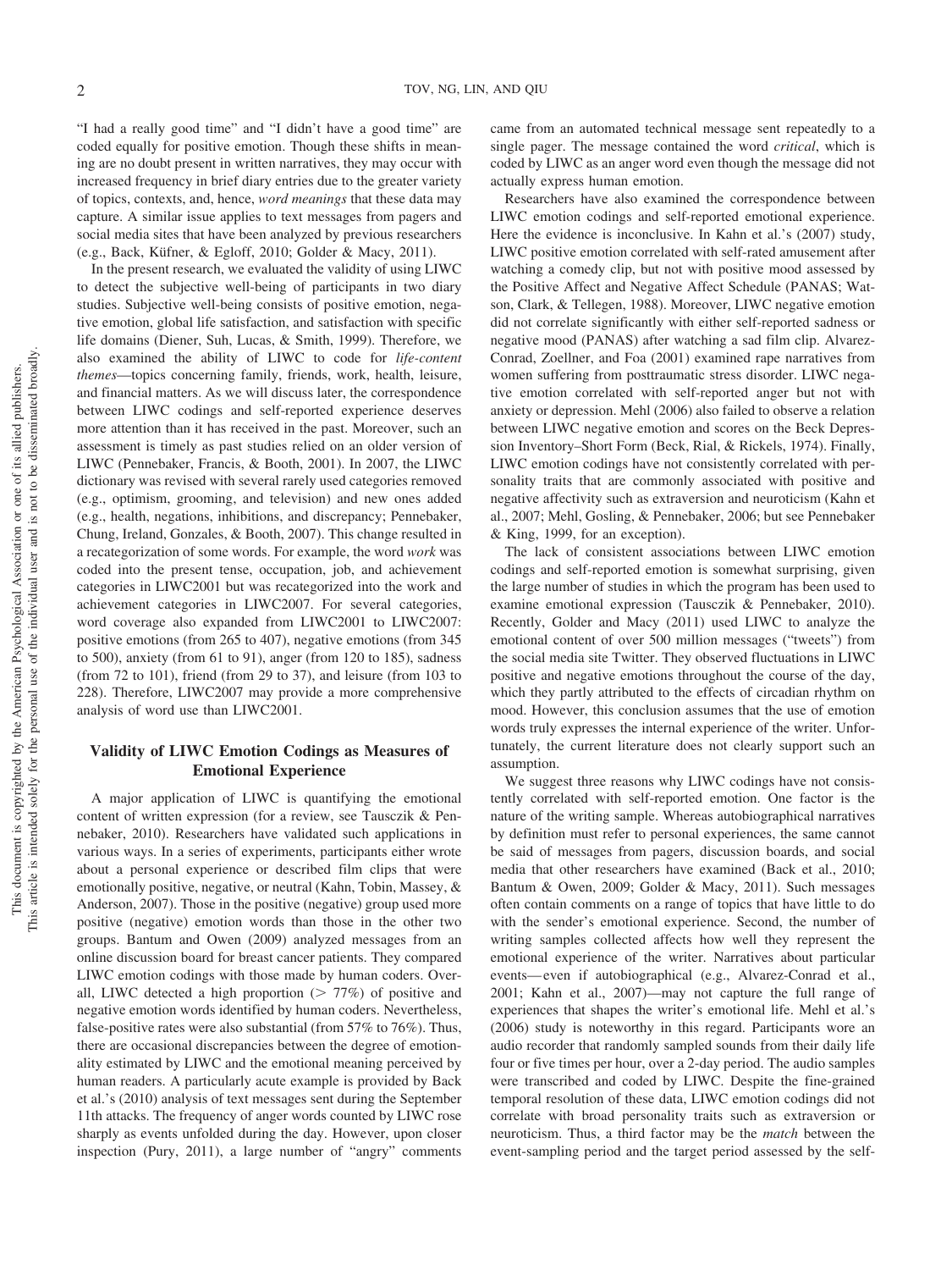report measure. Though the samples collected by Mehl et al. (2006) were highly representative of participants' experience during the 2-day period, participants did not rate how they felt during the same period. LIWC codings might correlate more strongly with the latter measures than with the personality scales examined by Mehl et al.

In the present research, participants described everyday personal experiences for a period of weeks. They also reported their emotions *concurrently* throughout the event-sampling period; *retrospectively* at the end of the study; and *in general*, providing us with, global trait-based measures of their affective dispositions. We expected LIWC codings to correlate most strongly with concurrent measures (when target and sampling period were closely aligned); and least strongly with global measures (when the target period extended beyond the sampling period).

#### **LIWC Codings of Life Content**

In addition to emotional content, LIWC codes for life-content themes like work and family. We present a novel application of such codings to open-ended diary data: detecting satisfaction in specific life domains. A unique feature of short written entries is that they typically refer to a single event, providing a microcontext for the words that are used. Thus, it may be possible to detect positive (negative) events in specific areas of life by coding for the co-occurrence of positive (negative) words and a particular lifecontent word (e.g., work). To examine the validity of this approach for detecting satisfaction, we correlated these event codings (e.g., positive work events) with self-reported satisfaction in each domain.

Life content provides more detail about a person's quality of life. An expanded view of subjective well-being not only includes emotional experience and life satisfaction, but satisfaction with specific life domains as well (Diener et al., 1999). Such information is often of interest to counselors and clinicians who wish to know not simply if their clients are feeling well but also whether they are encountering difficulties in specific areas. For example, the Quality of Life Inventory (Frisch, Cornell, Villanueva, & Retzlaff, 1992) assesses satisfaction in 17 domains including work, friends, health, recreation, and standard of living. Moreover, wellbeing covaries more with positive and negative experiences in some domains than in others (Stone, 1987). A quick method of coding life-content information would enrich the analysis of openended diary entries and broaden quality of life research by opening up new sources of data for investigation (e.g., social media and online blogs). To our knowledge, this is one of the first studies to make use of LIWC health, money, and leisure categories and one of a handful in which LIWC family, friends, and work categories have been used (see Tausczik & Pennebaker, 2010).

We evaluated the validity of using LIWC emotion and lifecontent codings as indicators of well-being. Our analyses relied on data from two diary studies that were previously described by Tov (2012). In Study 1, participants described two events each day for 21 days. They also reported their emotional experience and satisfaction in various domains on a daily basis. In Study 2, similar measures were collected twice a week for 2 months. Retrospective and global measures were obtained at the end of both studies. Given the autobiographical nature of the writing samples, the relatively large number of samples per person, and the concurrent reports of emotion and domain satisfactions that were collected, these data provide a rich assessment of the potential and limitations of LIWC. In addition, previous LIWC studies have relied heavily on American samples (one exception is Golder & Macy, 2011). In contrast, our participants were English-speaking students in Singapore, thus affording an assessment of how well LIWC emotion codings capture the self-reported emotional experience of a non-Western sample.

We divided our presentation into two major sections. First, we focused on LIWC emotion codings and evaluated their correspondence with self-reported emotional experience. In the second section, we evaluated the potential of using LIWC content codings to detect satisfaction with specific life domains.

# **LIWC Emotion Codings and Self-Reported Emotional Experience**

## **Study 1**

#### **Method.**

*Participants.* Students at Singapore Management University (SMU) were recruited for a 3-week daily diary study. The final sample consisted of 206 participants (121 females) with a mean age of 21.6 years. The majority of the sample (82.5%) was ethnically Chinese. All participants were fluent in spoken and written English as this is the language of instruction at SMU. For more details on the samples for Studies 1 and 2, see Tov (2012).

*Measures and procedure.* Each night for 21 days, participants logged into a website (between 9 p.m. and 3 a.m.) and completed a short survey. They rated the extent to which they had experienced positive (*happy*, *pleased*, *proud*, *affectionate*, *relaxed*, *cheerful*) and negative emotions (*sad, angry, stressed, depressed*) during the day from 0 (*not at all*) to 6 (*extremely*). Emotion terms were selected to reflect a range of arousal levels (Russell, 1980). The response scale was adapted from the PANAS (Watson et al., 1988). For each participant, responses were aggregated across all daily surveys  $(M = 19.27)$ . We combined the positive emotion items but separately examined the negative emotion items and their correlation with LIWC sadness, anger, and anxiety. The reliability of the concurrent emotion scores, aggregated across the 21 days (Raudenbush & Bryk, 2002), was high: positive emotion =  $.94$ , sad =  $.91$ , angry =  $.92$ , stressed =  $.93$ , and depressed  $=$  .92. Finally, participants reported two events (one positive, one negative) that occurred during the day. A total of 7,703 events were reported. Each participant averaged 48.26 characters  $(SD = 26.07)$  or 9.23 words  $(SD = 5.02)$  per event.

After the 21-day sampling period, participants attended a final survey session. They were asked to retrospect over the previous 3-weeks and rate  $(0 = not at all; 6 = extremely)$  the extent to which they had experienced positive emotions (using the same six items from the daily survey;  $\alpha = .85$ ) and negative emotions (sad, *upset*, *ashamed*, *angry*, *stressed*, and *depressed*;  $\alpha = .88$ ). They also rated from 1 to 7 their satisfaction during this period (i.e., their level of *satisfaction— dissatisfaction* and how *terrible*—*excellent* the period was;  $\alpha = .83$ ). Next, they rated the extent to which they experienced positive and negative emotions in general using the same emotion terms from the retrospective measures. Finally, participants completed the Satisfaction with Life Scale (SWLS; Diener, Emmons, Larsen, & Griffin, 1985). All global well-being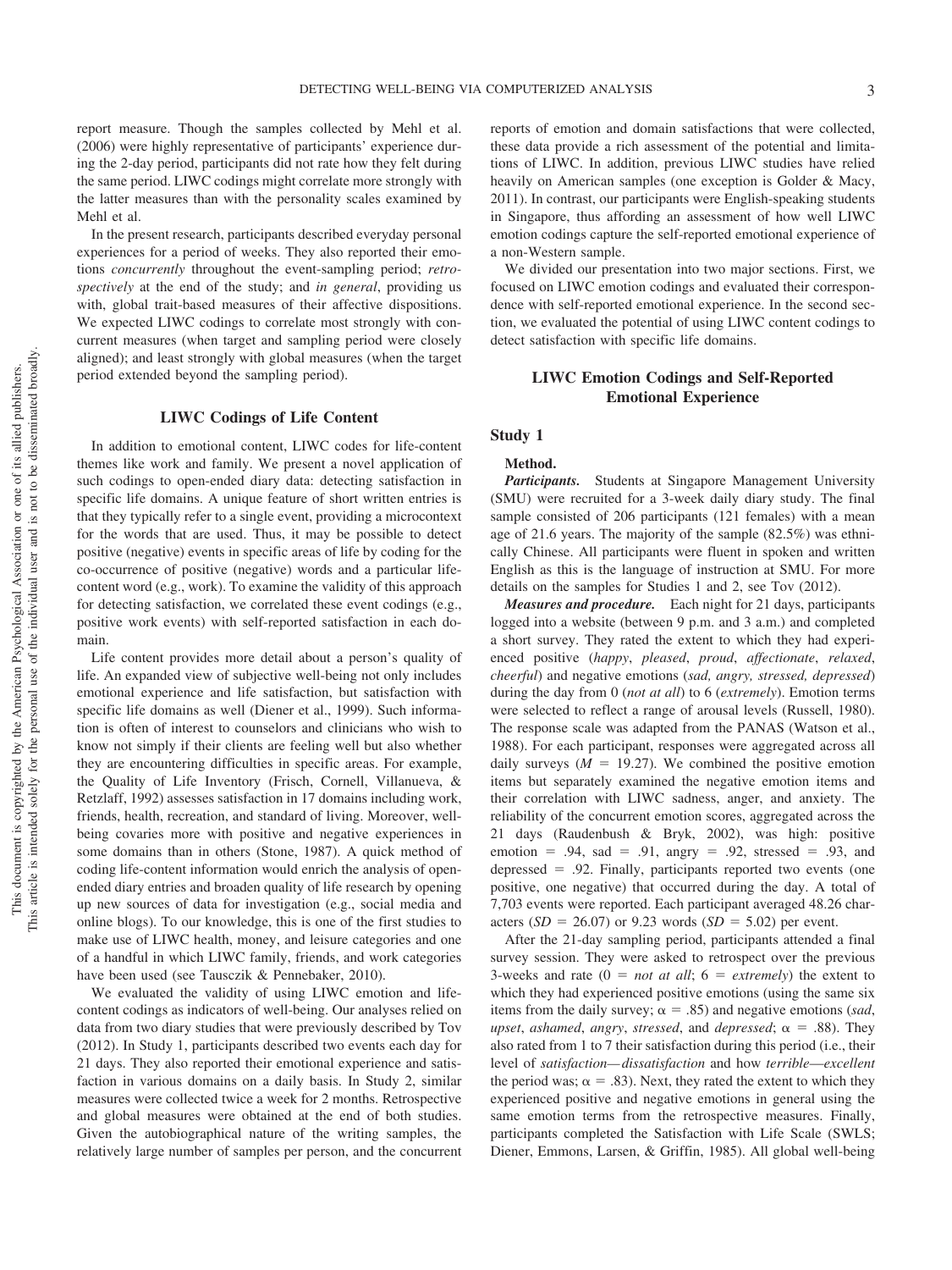scores were reliable ( $\alpha_{GlobalPositive} = .85$ ;  $\alpha_{GlobalNegative} = .88$ ;  $\alpha_{SWLS} = .87$ ).

*LIWC emotion codings.* We were interested in how well LIWC emotion codings captured the self-reported emotional experience of participants over the entire sampling period. Therefore, LIWC word counts for each emotion category were computed as a percentage of the total number of words written by each participant, across all events. Essentially, we combined all the event descriptions written by a participant into a single writing sample to obtain an overall estimate of emotional expression during the 3-week period.

**Results and discussion.** Descriptive statistics are presented in Table 1. LIWC positive emotion was significantly higher than LIWC negative emotion,  $t(205) = 15.61$ ,  $p < .001$ ,  $d = 1.41$ . Similarly, self-reported positive emotions were experienced to a greater extent than negative emotions (all  $ps < .001$ ). One exception was stress, which was fairly common at moderate levels. Retrospective satisfaction correlated with retrospective positive  $(r = .60)$  and negative  $(r = -.52)$  emotion. Similarly, global life satisfaction correlated with global positive  $(r = .55)$  and negative  $(r = -.35)$  emotion. All correlations were significant ( $p < .002$ ) and are consistent with theories of subjective well-being (Diener et al., 1999). Next, we examined the correlation between LIWC emotion codings and self-reported emotion.

*Daily self-reported emotion.* LIWC positive emotion was associated with higher levels of daily positive emotion and lower levels of sadness and stress (see Table 2). LIWC negative emotion was associated with greater daily sadness, anger, and depression. Similarly, LIWC anger and anxiety correlated with daily negative emotions. Given that negative emotions tend to covary (Diener & Iran-Nejad, 1986), we examined how LIWC anger and anxiety correlated with daily anger and stress, controlling for all other self-report measures. These analyses revealed that LIWC anger

#### Table 1

*Means and Standard Deviations for Linguistic Inquiry and Word Count Emotion Codings and Self-Report Measures*

|                          | Study 1 |      | Study 2 |      |
|--------------------------|---------|------|---------|------|
| Variable                 | M       | SD   | M       | SD   |
| LIWC coding              |         |      |         |      |
| Positive emotion         | 4.73    | 2.12 | 4.99    | 2.01 |
| Negative emotion         | 2.24    | 1.29 | 2.28    | 1.26 |
| Sadness                  | 0.66    | 0.61 | 0.76    | 0.71 |
| Anxiety                  | 0.39    | 0.52 | 0.32    | 0.39 |
| Anger                    | 0.46    | 0.57 | 0.51    | 0.60 |
| Concurrent well-being    |         |      |         |      |
| Positive emotion         | 2.73    | 0.88 | 3.35    | 0.79 |
| Angry                    | 1.29    | 1.00 | 1.96    | 1.01 |
| Sad                      | 1.58    | 0.99 | 2.25    | 0.96 |
| Stressed                 | 3.05    | 1.20 | 3.45    | 1.01 |
| Depressed                | 1.66    | 1.10 |         |      |
| Retrospective well-being |         |      |         |      |
| Positive emotion         | 2.99    | 1.05 | 3.47    | 0.98 |
| Negative emotion         | 2.10    | 1.17 | 2.90    | 1.06 |
| Satisfaction             | 4.53    | 0.98 | 4.46    | 0.93 |
| Global well-being        |         |      |         |      |
| Positive emotion         | 4.38    | 1.01 | 3.43    | 1.05 |
| Negative emotion         | 3.13    | 1.12 | 2.33    | 0.97 |
| Life satisfaction        | 4.44    | 1.24 | 4.39    | 1.15 |

*Note*. LIWC = Linguistic Inquiry and Word Count.

was uniquely related to daily anger  $(r = .17, p = .02)$  above and beyond daily anxiety, sadness, depression, and positive emotion. However, LIWC anxiety was not uniquely related to daily stress  $(r = .07, p = .34)$  after all other daily emotions had been controlled.

*Retrospective and global self-reported well-being.* LIWC positive emotion correlated with retrospective and global positive emotion (Table 3). Similarly, LIWC negative emotion correlated with retrospective and global negative emotion. With one exception, the satisfaction measures generally did not correlate with LIWC emotion codings. We also compared the correlations of LIWC emotion codings with concurrent, retrospective, and global self-report emotion measures. For these analyses, daily sadness, anger, anxiety, and depression were averaged into a single measure of concurrent negative emotion ( $\alpha = .89$ ). We expected LIWC emotion codings to correlate more strongly with concurrent than with global self-report measures. Contrary to our prediction, the size of the correlation between LIWC emotion and self-reported emotion did not significantly differ among the three target periods (all  $ps > .12$ ).

The results of Study 1 provide important evidence that LIWC emotion codings correspond with self-reported emotional experience. Participants who used positive (negative) emotion words in their event descriptions also experienced positive (negative) emotions as assessed by the concurrent measures. Moreover, LIWC emotion codings predicted how participants *remembered* feeling during the 3-week period and how they reported feeling in general. One exception is LIWC sadness, which was unrelated to daily sadness and depression.

#### **Study 2**

We attempted to replicate the findings of Study 1 using data from an 8-week diary study. These data were previously collected for a separate study on well-being and memory (Tov, 2012). Self-report measures of well-being were collected concurrently (each week during the event-sampling period), retrospectively (at the end of the sampling period), and at a global level (3 weeks later). Unlike Study 1, events were reported only twice a week to reduce participant burden. Replication in Study 2 would suggest that the detection of emotional experience via LIWC is robust across target periods and event-sampling frequency.

#### **Method.**

*Participants.* SMU students were recruited for a diary study spanning 4 months. The final sample consisted of 139 students (91 women). On average, students were 21.3 years old, and 75.5% were ethnically Chinese. All participants were fluent in spoken and written English.

*Measures and procedure.* Twice a week for 8 weeks, participants logged into a website to complete a short survey. On Wednesdays, they reported two events (one positive, one negative) that occurred during the period of Sunday through Tuesday. On Sundays, they reported two events that occurred during the period of Wednesday through Saturday. A total of 4,073 events were reported. Each participant averaged  $48.28$  characters  $(SD = 18.99)$ or 9.08 words  $(SD = 3.71)$  per event.

On Sundays, participants rated the extent to which they experienced positive (*happy*, *pleased*, *relaxed*, and *cheerful*) and negative (*angry*, *sad*, and *stressed*) emotions during the week from 0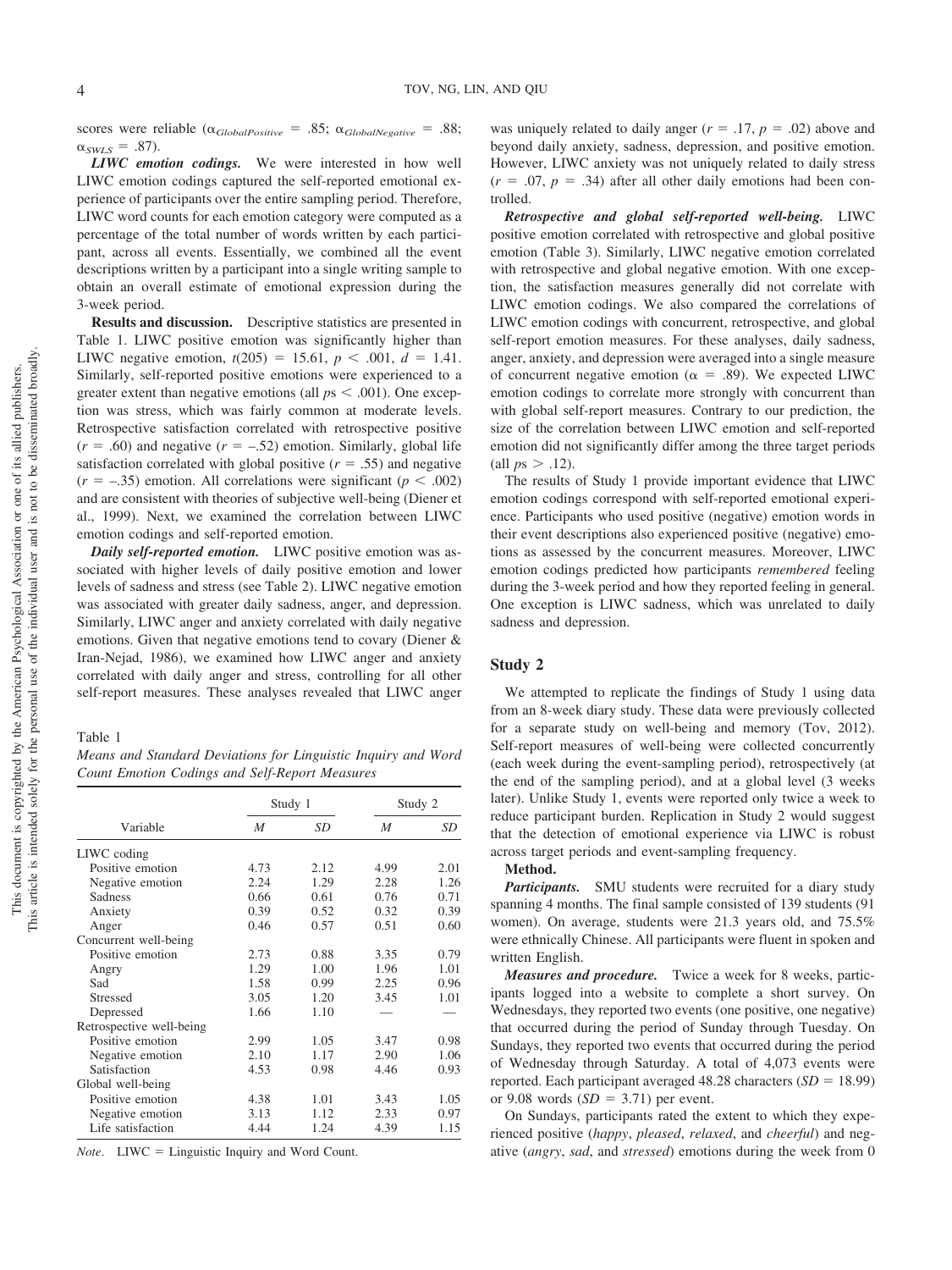|                                  | Concurrent emotion measure |          |          |                 |           |  |
|----------------------------------|----------------------------|----------|----------|-----------------|-----------|--|
| LIWC coding                      | Positive<br>emotion        | Sad      | Angry    | <b>Stressed</b> | Depressed |  |
| Study 1 (Average daily emotion)  |                            |          |          |                 |           |  |
| Positive emotion                 | $.19***$                   | $-.15^*$ | $-.12$   | $-.23***$       | $-.13$    |  |
| Negative emotion                 | $-.00$                     | $.32***$ | $.32***$ | .09             | $.28***$  |  |
| Sadness                          | $-.05$                     | .05      | .03      | $-.11$          | .05       |  |
| Anxiety                          | .05                        | $.16*$   | $.14*$   | $.16*$          | $.18***$  |  |
| Anger                            | $-.02$                     | $.21***$ | $.26***$ | .12             | $.19***$  |  |
| Study 2 (Average weekly emotion) |                            |          |          |                 |           |  |
| Positive emotion                 | .05                        | $-.02$   | .01      | .00             |           |  |
| Negative emotion                 | $-.20^*$                   | $.21***$ | $.30***$ | $.22***$        |           |  |
| Sadness                          | $-.17*$                    | .08      | .08      | .04             |           |  |
| Anxiety                          | $-.07$                     | .07      | $.22*$   | $.23***$        |           |  |
| Anger                            | $-.12$                     | $.18*$   | $.31***$ | $.24***$        |           |  |

Table 2 *Correlations Between Linguistic Inquiry and Word Count Emotion Codings and Concurrent Emotion Measures*

*Note.* LIWC = Linguistic Inquiry and Word Count.  $p < .05$ .  $p < .01$ .

(*not at all*) to 6 (*extremely*). As in Study 1, we averaged the positive emotion items but examined the negative emotions separately. Responses were aggregated across the 8 weeks of the study  $(M = 7.94)$ . The reliability of these aggregated scores (Raudenbush & Bryk, 2002) was adequate: positive emotion  $= .84$ , sad  $=$  $.80$ , angry =  $.82$ , and stressed =  $.83$ .

At the end of the 8-week diary period, participants retrospectively rated their positive emotions (*happy*, *pleased*, *relaxed*, and *cheerful*;  $\alpha = .83$ , negative emotions (*angry*, *sad*, *stressed*, and  $\mu$ *pset*;  $\alpha$  = .81), and satisfaction (*satisfied—dissatisfied*; *terrible excellent*;  $\alpha = .81$ ) over the past 2 months of the study. Response scales were identical to Study 1. Three weeks later, participants attended a final session and completed global measures of emotional experience (using identical items;  $\alpha_{GlobalPositive} = .86$ ,  $\alpha_{GlobalNegative} = .74$ ), and the SWLS ( $\alpha = .87$ ).

**Results and discussion.** Descriptive statistics are presented in Table 1. As in Study 1, both LIWC codings and self-report measures suggested that positive emotions were experienced to a greater extent than negative emotions (all  $t_s \ge 4.322$ ,  $ps < .001$ ). The lone exception was average weekly stress, which was expe-

#### Table 3

*Correlations Between Linguistic Inquiry and Word Count Emotion Codings and Well-Being Measures*

|                          |           | Study 1 LIWC<br>coding | Study 2 LIWC<br>coding |          |
|--------------------------|-----------|------------------------|------------------------|----------|
| Self-reported well-being | Positive  | Negative               | Positive               | Negative |
| Retrospective            |           |                        |                        |          |
| Positive emotion         | $.21***$  | $-.03$                 | $-.00$                 | $-.13$   |
| Negative emotion         | $-.16*$   | $.22***$               | .04                    | $.27***$ |
| Satisfaction             | .06       | $-.21***$              | .10                    | $-.07$   |
| Global                   |           |                        |                        |          |
| Positive emotion         | $.15*$    | .01                    | $-.02$                 | $-.13$   |
| Negative emotion         | $-.18***$ | $22^{**}$              | .05                    | .16      |
| Life satisfaction        | .04       | $-.11$                 | .06                    | $-.08$   |

*Note.* LIWC = Linguistic Inquiry and Word Count.  $p < .05$ .  $p < .01$ .

rienced at similar levels as positive emotions  $(p = .41)$ . Retrospective satisfaction correlated .65 and –.35 with retrospective positive and negative emotion, respectively; global satisfaction correlated .51 and –.29 with global positive and negative emotion, respectively. All correlations were significant ( $p < .001$ ).

*Weekly self-reported emotion.* Although LIWC negative emotion correlated with weekly negative emotion, LIWC positive emotions did not correlate with weekly positive emotion (Table 2). As in Study 1, LIWC anxiety and anger were correlated with multiple measures of weekly negative emotion. However, even after controlling for all other self-reported emotions, LIWC anxiety and anger were uniquely related to weekly stress  $(r = .18)$  and anger  $(r = .23)$ , respectively  $(ps < .05)$ . In contrast, LIWC sadness was unrelated to weekly sadness.

*Retrospective and global self-reported well-being.* LIWC negative emotion correlated with retrospective negative emotion and marginally with global negative emotion  $(p = .07)$ ; see Table 3). No other correlations were observed. We also examined whether LIWC emotion codings correlated more strongly with concurrent than with either retrospective or global self-report measures. Weekly sadness, anger, and stress were averaged into a single concurrent score ( $\alpha$  = .82). No significant differences between correlations were observed (all  $ps > .08$ ).

Study 2 replicated the correlation between LIWC and self-report measures for negative emotions only. In both studies, all scores derived from self-report measures were reliable ( $\geq$  .74). The correlations between self-reported satisfaction and emotion support their validity as well-being measures. Given this finding, two other factors can be considered. First, events were sampled less frequently in Study 2 than in Study 1. In Study 1, we collected 42 events over 21 days (two events/day). In Study 2, however, 32 events were collected over 56 days (0.57 events/day). Second, the target period for the concurrent self-report measure was broader in Study 2 (past *week*) than in Study 1 (past *day*). Thus, in Study 2, the target period was not covered by as many events as in Study 1. This increases the likelihood that unreported events impinged on participants' overall emotional experience during the past week.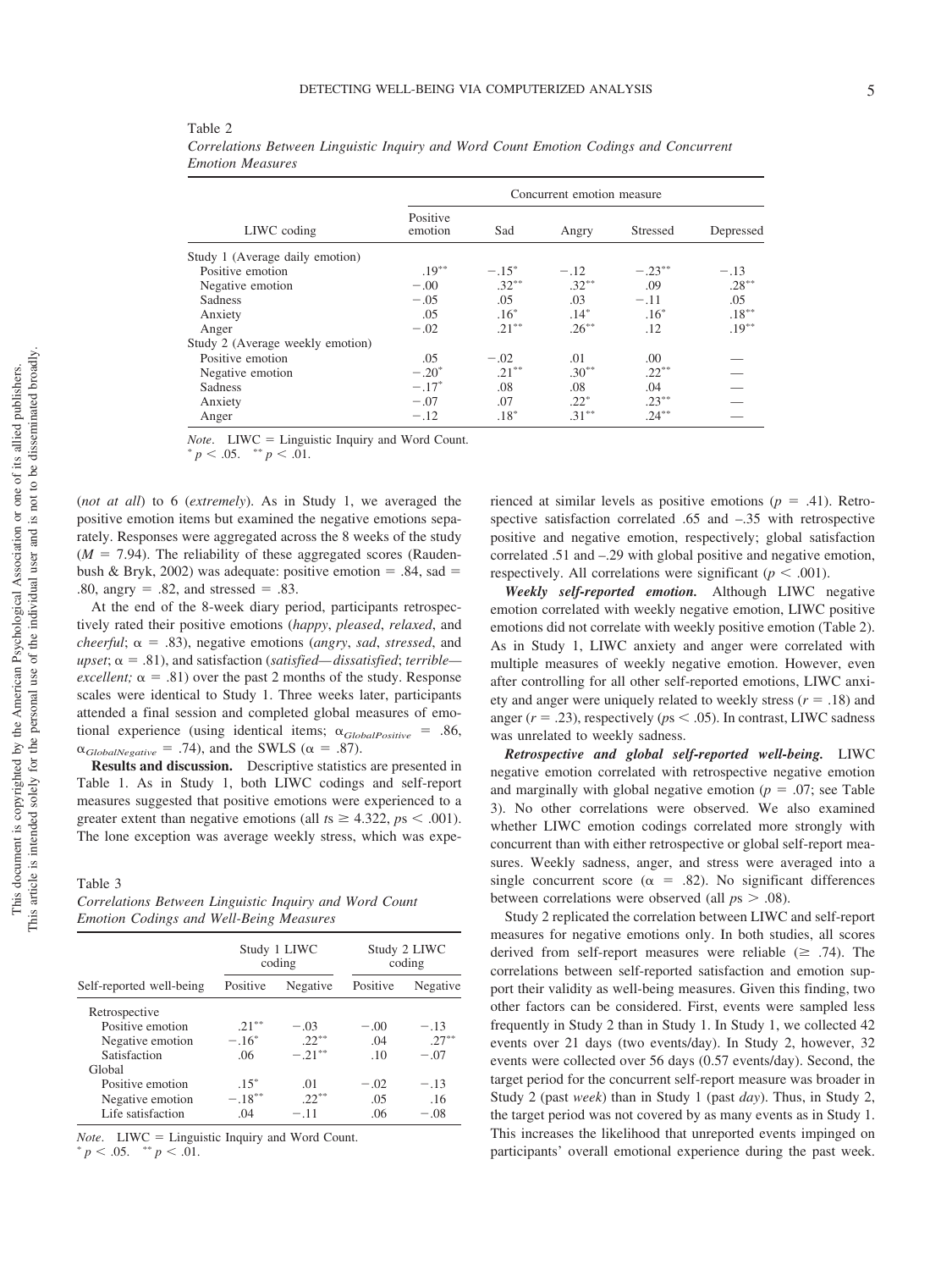Also, positive events reported at midweek may not have been recalled at the end of the week, when self-reports were collected. Despite the reduced coverage in Study 2, LIWC negative emotions correlated with concurrent and retrospective emotions. We offer some possible explanations in the General Discussion.

# **LIWC Life-Content Codings and Self-Reported Domain Satisfaction**

Next we evaluated a method for detecting satisfaction in specific life areas using LIWC life-content codings. We assumed that people are more (less) satisfied in a given domain if they frequently report positive (negative) events in that domain. The data are taken from Studies 1 and 2. In the following, we describe the procedure for coding the co-occurrence of words indicating (a) the valence of an event and (b) its relevance for a particular domain (e.g., family).

#### **Method**

**Identifying valence-relevant words.** As participants were instructed to provide one positive and one negative event when they wrote their diary entries, the valence of each event was already known. However, we sought to develop an approach that could be applied to other types of data. In social media, for example, the valence of a message is unknown and must somehow be *inferred* from its content. Therefore, we examined the LIWC2007 dictionary and identified categories that could disambiguate the valence of events.

A major impetus for our coding procedure was to extend applications of LIWC beyond coding for emotional content. Thus, we were interested in words that distinguished the valence of an event, regardless of whether they expressed emotion. It is possible to cognitively evaluate an event as negative or positive without a strong emotional reaction. A similar distinction is made between satisfaction judgments and emotional experience (Diener et al., 1999). Moreover, an approach that relies only on emotion words is problematic because negative emotion words were less frequent than positive emotion words (see Table 1). As a result, fewer negative events would be coded if only negative emotion words are used to identify them. In addition to LIWC positive and negative emotion, we selected three categories: negations (e.g., *aren't*, *cannot*, *did not*), inhibition (e.g., *avoid*, *block*), and discrepancy (e.g., *could've, mistake*). These categories generally imply that an event did not occur in a desirable manner.

We submitted each event description to LIWC and obtained codings on the five valence-relevant word categories. To determine how well the five categories distinguished between events that were *actually* positive or negative (as specified by participants), we entered them simultaneously as predictors in a logistic regression model. All categories significantly predicted valence. The raw regression coefficients (Study 1/Study 2) were positive emotion ( $b = .13/.10$ ); negative emotion ( $b = -.19/-.22$ ); negations ( $b = -.25/-.28$ ); discrepancy ( $b = -.06/-.07$ ); and inhibition  $(b = -0.12/-0.14)$ , all  $ps \le 0.001$ . Hence, an event was coded as negative if it (a) contained any "negative words" (i.e., negative emotion, negations, inhibitions, or discrepancies) and (b) did not contain a positive emotion word. An event was coded as positive if it contained positive emotion and did not contain negative

words.<sup>1</sup> Thus, this coding procedure results in mutually exclusive categories: an event can only be coded as positive, negative, or neither.

**Coding for the co-occurrence of domain-relevant words and valence.** To determine which *domain* an event was relevant to, we employed six categories in the LIWC2007 dictionary: family, friends, work, money, health, and leisure. We then coded for the co-occurrence of valence and domain-relevant words. For example, a negative event that contained a leisure word was coded as a *negative leisure* event (e.g., "*Movie* ticket seller tried to *fool* me"). A positive event that contained a leisure word was coded as a *positive leisure* event (e.g., "My *swimming* skills *improved* a lot").

**Self-reported domain satisfaction.** On each day of Study 1, participants rated from 1 (*extremely dissatisfied*) to 7 (*extremely satisfied*) their satisfaction with various life domains (*family, friends, health, leisure time, financial situation, grades/academic performance, what was learned in courses,* and *campus activities*). The latter three items were averaged into an index of academic satisfaction. Using formulas provided by Shrout and Lane (2012), we estimated the reliability of the daily academic satisfaction score to be  $R_{1R} = .66$ .

Similar items were administered in Study 2, with two differences. First, participants rated their satisfaction with reference to the *past week* (instead of the past day, as in Study 1). Second, we replaced *campus activities* with *progress in completing assignment/projects*. This item was combined with *learning* and *grades* to obtain an index of academic satisfaction  $(R_{1R} = .60)$ .

#### **Results and Discussion**

First, we examined the percentage of events that participants reported in each domain (Table 4). On average, around 14%–15% of events were negative work-related events. In the context of our college student sample, *work* largely referred to school work (e.g., projects, exams, and assignments). Across both studies, negative work and health events were more frequently reported than positive events in these domains. In contrast, positive friend and leisure events were more frequently reported than negative events.

These differences may reflect the nature of the various domains. For example, a student can spend countless hours every day studying and working on projects. These activities may appear less pleasant than socializing or even sleeping, and the payoff may not be evident until weeks later (e.g., getting an A on the midterm). Thus, in the work domain, negative events are more frequent than positive events. Negative health events may not be more frequent than positive health events but are often more noteworthy. The words coded by LIWC health also tend to be negative (e.g., *pain, ache, sick*). Even positive health words like *heal* presuppose a negative condition. Time spent in leisure or with friends, on the other hand, may be more frequently positive because it often

<sup>&</sup>lt;sup>1</sup> Unfortunately, other than LIWC positive emotion, we were unable to identify additional categories that predicted positive events. One potential category in the LIWC2007 dictionary was *assent* words (e.g., *yeah*, *okay*, *absolutely*, and so on). However, many of these words overlap with LIWC positive emotion and did not predict valence when both categories were entered into a logistic regression.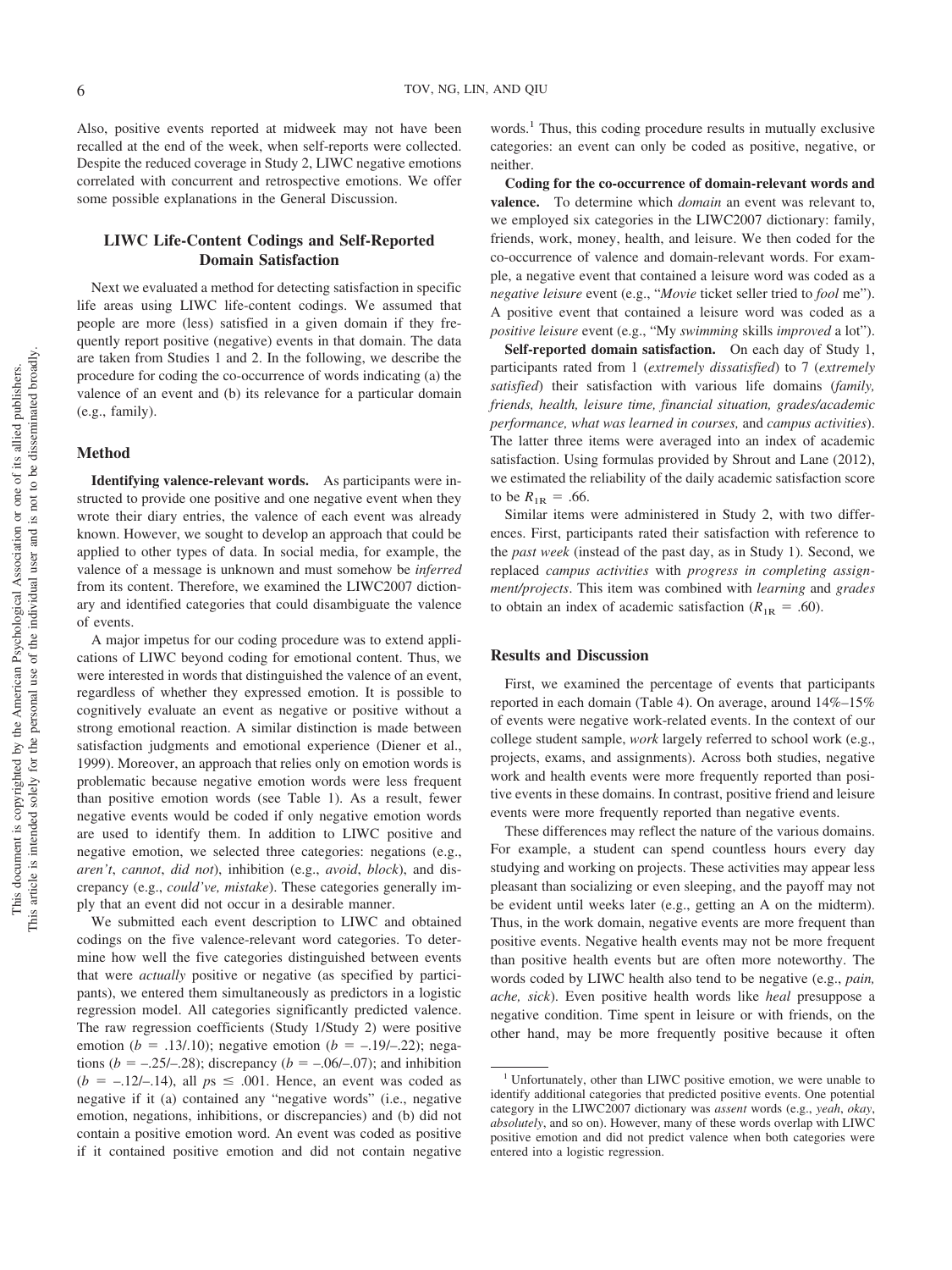|              |       | Positive events |       | Negative events |             |
|--------------|-------|-----------------|-------|-----------------|-------------|
| Study/domain | M     | SD              | M     | SD              | $t^{\rm a}$ |
| Study 1      |       |                 |       |                 |             |
| Family       | 1.71  | 2.76            | 1.16  | 2.30            | $2.50*$     |
| Friends      | 8.62  | 6.68            | 1.32  | 2.52            | $14.31***$  |
| Work         | 7.58  | 5.21            | 15.07 | 7.35            | $-12.68***$ |
| Money        | 2.70  | 3.33            | 2.64  | 3.64            | 0.21        |
| Health       | 0.43  | 1.16            | 2.00  | 2.85            | $-7.60**$   |
| Leisure      | 6.32  | 4.93            | 2.40  | 2.94            | $9.86***$   |
| Study 2      |       |                 |       |                 |             |
| Family       | 1.47  | 2.93            | 1.76  | 3.19            | $-0.92$     |
| Friends      | 11.82 | 8.31            | 2.04  | 3.46            | $12.74***$  |
| Work         | 7.58  | 5.50            | 14.73 | 7.71            | $-8.83**$   |
| Money        | 2.47  | 3.48            | 2.40  | 3.58            | 0.16        |
| Health       | 0.44  | 1.28            | 1.44  | 2.55            | $-4.25***$  |
| Leisure      | 6.57  | 6.04            | 2.22  | 2.99            | $7.85***$   |

<sup>&</sup>lt;sup>a</sup> Degrees of freedom = 205 (Study 1) and 138 (Study 2).  ${}^{*}p$  < .05.  ${}^{**}p$  < .001.

involves activities or people whose company is enjoyed the most.2 When we inspected the negative leisure events, we observed that the negativity often did not stem from the leisure activity itself (e.g., "Conquered *fear* of swimming in the sea").

Next, we examined how well LIWC-derived event codings corresponded to self-reported satisfaction in each domain. In Study 1, as participants reported two events per day, we summed the event codings across events reported on the same day. We then analyzed the association between these daily event frequencies and daily domain satisfaction through multilevel regression models with daily measures nested within participants. In Table 5, each coefficient represents the change in satisfaction associated with reporting a single event in that domain. Thus, on days when a positive family event was reported, daily family satisfaction increased by 0.64 points. Positive events predicted daily satisfaction with family, friends, academics, and leisure. Negative events predicted daily satisfaction with family, financial situation, and health.

In Study 2, participants reported four events per week. Therefore, event codings were summed across events reported in the same week. These *weekly* frequencies were entered as predictors of weekly domain satisfaction in multilevel regression models. Overall, the coefficients in Study 2 were smaller than those in Study 1. These differences might be due to the target period of the selfreport measures. For example, a single positive friend event was associated with a 0.40 increase in friend satisfaction on the *particular day* it was reported (Study 1) but with only a 0.15 increase in friend satisfaction over the *entire week* (Study 2). Because more events transpire during the course of a week (vs. a day), the effect of any one event is diminished. Nevertheless, positive friend and work events and negative health events still predicted weekly satisfaction, replicating our results in Study 1.

Although negative work events were more frequently reported than positive work events, the latter and not the former predicted academic satisfaction in both studies. This may reflect the resultsoriented nature of school work. Long hours of studying and occasional setbacks are experienced as stressful and unpleasant, but a single positive outcome (e.g., a good grade on a project) can make the time invested worthwhile. Furthermore, though work is typically believed to be unpleasant, it also provides a sense of challenge and opportunities to experience flow (Csikszentmihalyi & LeFevre, 1989).

## **General Discussion**

Using data from two diary studies, we have provided important validity evidence for old and new applications of LIWC. For example, LIWC negative emotion not only predicted how negatively participants were feeling when they wrote their diary entries (concurrently) but also how negatively they remembered feeling over the entire diary period (retrospectively). LIWC anger and anxiety also correlated with self-reported emotion. In addition, we introduced a method for combining LIWC codings to estimate the frequency of positive and negative events in six life domains. We showed that these LIWC-derived event frequencies corresponded with how satisfied participants were with friends, academics, and health. Though further studies are needed to validate this approach, co-occurrence codings offer a promising way to extract information that is more specific than the emotional content of open-ended responses.

Although the results are encouraging in many respects, the inconsistencies between Studies 1 and 2 are informative. Generally, the correspondence between LIWC and self-reported wellbeing was stronger in Study 1 than in Study 2. In Study 1, LIWC positive and negative emotion predicted concurrent, retrospective, and global self-report measures. Furthermore, in all six life domains, self-reported satisfaction correlated with either positive or negative LIWC-derived event frequencies. However, in Study 2, LIWC positive emotion was unrelated to self-reported emotion, and event frequencies had smaller effects on domain satisfaction.

As we noted previously, a major difference between Studies 1 and 2 is the density with which the self-report target period was covered by the diary entries. In Study 1, participants rated their emotion each day and reported two events per day. In Study 2, participants rated their emotion over the past week. Not only was the target period broader, but the coverage density was sparser (0.57 events per day). The reduced coverage in Study 2 may have exacerbated two sources of error that weakened the relation between LIWC and self-reported well-being. First, events reported on Wednesdays may not have been recalled when self-report items were assessed on Sundays. Second, the self-report measures may have been influenced by additional events that were not measured because participants could only report four events per week. These observations have both theoretical and methodological implications for future researchers.

The greater correspondence between LIWC and *daily* self-report measures (Study 1)—relative to *weekly* self-report measures

 $2$  An important caveat of our procedure is that the stem *friend*<sup>\*</sup> is itself coded by LIWC as a positive emotion word. Because we only coded negative events that did not contain any positive emotion words, the frequency of negative friend events is somewhat underestimated. Thus, "quarreled with a friend" would not be coded as a negative event. When we recoded the negative events to include those entries that contained the stem *friend* , the frequency of negative friend events increased in Studies 1  $(M = 2.96)$  and 2  $(M = 4.58)$ . However, positive friend events were still more frequent in both studies,  $ts > 9.40$ ,  $ps < .001$ .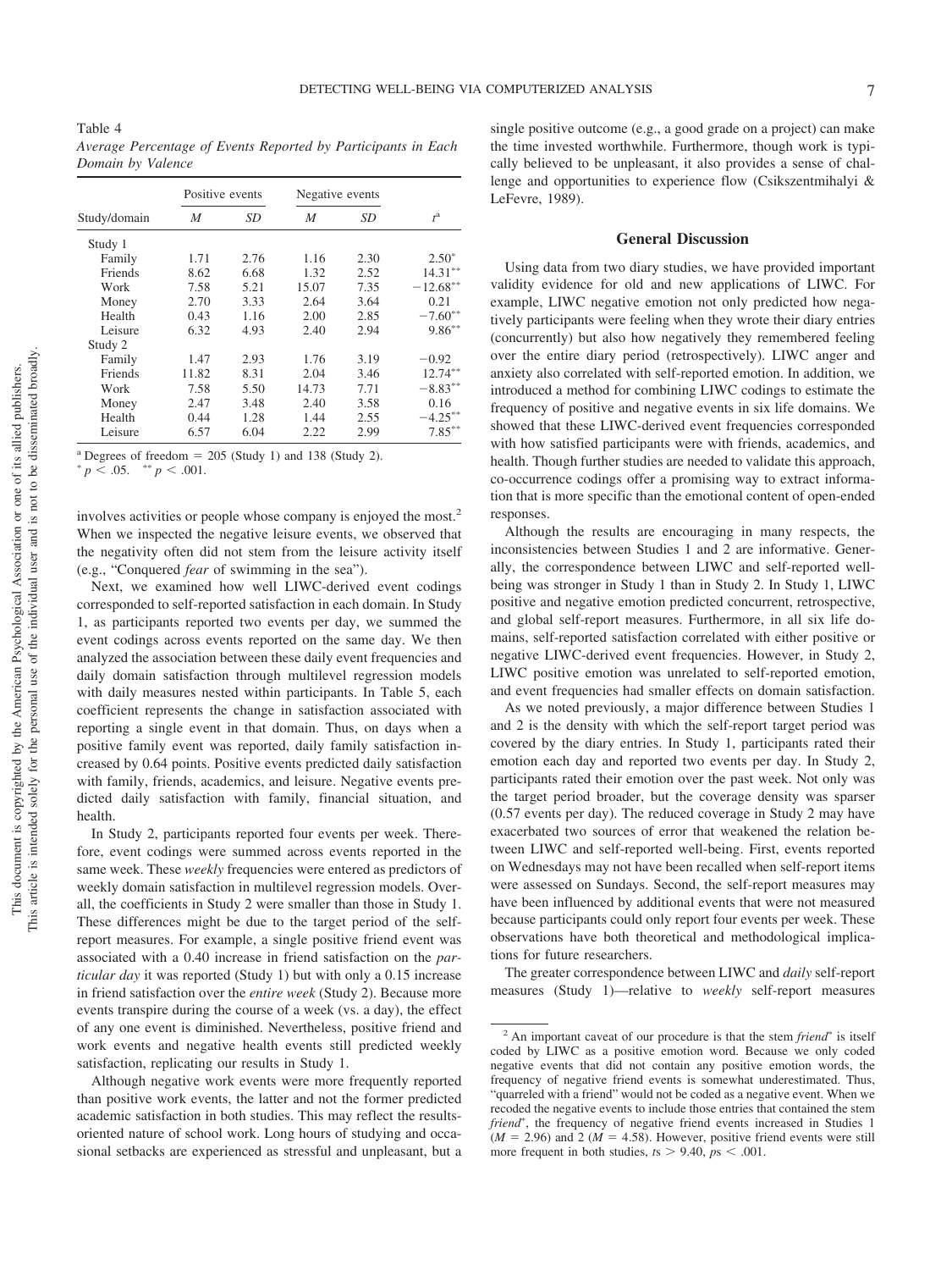Table 5

| Multilevel Regression Coefficients Predicting Domain        |
|-------------------------------------------------------------|
| Satisfaction From Event Frequencies Derived From Linguistic |
| Inquiry and Word Count                                      |
|                                                             |

|                              | Event frequency |                    |  |
|------------------------------|-----------------|--------------------|--|
| Satisfaction                 | Positive        | Negative           |  |
| Study 1: Daily satisfaction  |                 |                    |  |
| Family                       | $.64***$        | $-.50^*$           |  |
| Friends                      | $.40***$        | $-.01$             |  |
| Academic                     | $.15***$        | $-.04$             |  |
| Financial                    | $-.09$          | $-23$ <sup>*</sup> |  |
| Health                       | .00.            | $-.45***$          |  |
| Leisure                      | $.65***$        | .13                |  |
| Study 2: Weekly satisfaction |                 |                    |  |
| Family                       | $.21^{\dagger}$ | $-.23$             |  |
| Friends                      | $.15*$          | $-.10$             |  |
| Academic                     | $.16*$          | $-.05$             |  |
| Financial                    | $-.05$          | $-.09$             |  |
| Health                       | .22             | $-.47*$            |  |
| Leisure                      | .09             | .10                |  |

*Note.* Regression coefficients are unstandardized.  $\frac{p}{p}$  < .10.  $\frac{p}{p}$  < .05.  $\frac{p}{p}$  < .001.

(Study 2)—suggests that LIWC codings of diary entries tend to reflect momentary feelings and attitudes more than stable affective traits. The use of words that describe particular emotions or life domains can reveal how participants currently feel about a specific experience without indicating how participants feel more generally. This accords with the purpose of diary studies: to capture ongoing or recent experiences. We believe that the discrepancy between Studies 1 and 2 underscores the importance of coverage density. On this basis, a few recommendations can be made to future researchers who wish to estimate emotional experience or attitudes using brief open-ended diary entries or other similar types of data. In such cases, researchers must consider the target period they wish to generalize to (e.g., past day, week, or month). Researchers should then ensure that they obtain a sufficient number of writing samples to cover the target period. Our findings suggest that 0.57 samples per day may be too few (particularly for assessing positive emotion and domain satisfaction). More consistent results may be obtained with at least two samples per day. Moreover, although LIWC codings of diary entries tend to reflect momentary feelings, it may still be possible to obtain measures of general attitudes and affective traits if coverage is sufficiently dense over an extended period of time. In Study 1, with writing samples collected each day for 3 weeks, both LIWC positive and negative emotion correlated with global self-reports.

Apart from the issue of coverage density, it is noteworthy that LIWC negative emotion consistently correlated with both concurrent and retrospective negative emotional experience across both studies. This pattern might reflect a negativity bias in the processing and memory of emotional events (Baumeister, Bratslavsky, Finkenauer, & Vohs, 2001). Negative experiences tend to be more differentiated than positive experiences in that there are more words to describe the former than the later (Rozin & Royzman, 2001). This asymmetry is mirrored in the greater number of words contained in LIWC negative emotion (500) than in LIWC positive emotion (407). Consequently, negative experiences may result in more distinctive written descriptions compared with positive experiences. Furthermore, negative arousal may enhance attention, encoding, and subsequent retrieval of the specific details of a negative event (Kensinger, 2009). Arousal-enhanced processing might also explain why LIWC anger and anxiety tended to correlate consistently with self-reported anger and stress. Fear (which is coded by LIWC anxiety) and anger may implicate fight-or-flight arousal mechanisms, rendering such experiences more memorable. In contrast, both sadness and general positive emotions can range from high to low arousal—producing inconsistent enhancements in attention and encoding.

#### **Limitations**

The participants in our study were explicitly instructed to write positive and negative events. It is fair to ask whether such instructions artificially sensitized participants to the valence of their experiences and inflated the detectability of emotions through word use. We think this is unlikely given that participants reported an equal number of positive and negative events. If our instructions inflated participants' use of emotion words, LIWC positive and negative emotion should be equally frequent. Instead, LIWC positive emotion was higher than LIWC negative emotion, a pattern that is consistent with the observation that self-reported positive emotions are more frequent than negative emotions in large crossnational surveys (Diener & Tov, 2009).

Given the low frequency of LIWC sadness, anxiety, and anger, it is possible that a lack of variation in these measures attenuated their correlation with self-reported negative emotion. The standard deviations for these LIWC categories were smaller than those observed for the broader positive and negative emotion categories (see Table 1). Nevertheless, we observed significant correlations between LIWC and self-reported anger and anxiety, but not sadness— even though there was more variation in the latter. Still, we acknowledge that greater variation in these LIWC categories could result in a stronger correspondence with self-report measures.

The lack of correspondence between LIWC sadness and selfreported sadness could also be due to the particular design of our study. Our participants had to describe their experiences in a relatively concise manner. It is unknown whether brevity invites a certain style of verbal processing that makes sadness less detectable. In contrast, Rodriguez, Holleran, and Mehl (2010) instructed participants to write about their personality in a stream-ofconsciousness manner. They found that LIWC sadness correlated substantially with self-reported depression. Furthermore, the effect was observed when participants were told to write an entry for a private diary but not when they wrote for an online blog post that could be read by others. Perhaps private, stream-of-consciousness writing provides better cues for the detection of sadness and depression because such writing is conducive to rumination. Other forms of writing might yield more reliable linguistic cues for positive emotion. Clearly, more research is needed on how the communicative context of writing affects emotional expression and word use.

We introduced a coding method for identifying positive and negative events in specific life domains. This approach revealed that positive events were more frequently reported in some domains, whereas negative events were more frequently reported in others. The method is fairly simple to apply, but it requires caution in its use and interpretation. Our approach relies on four LIWC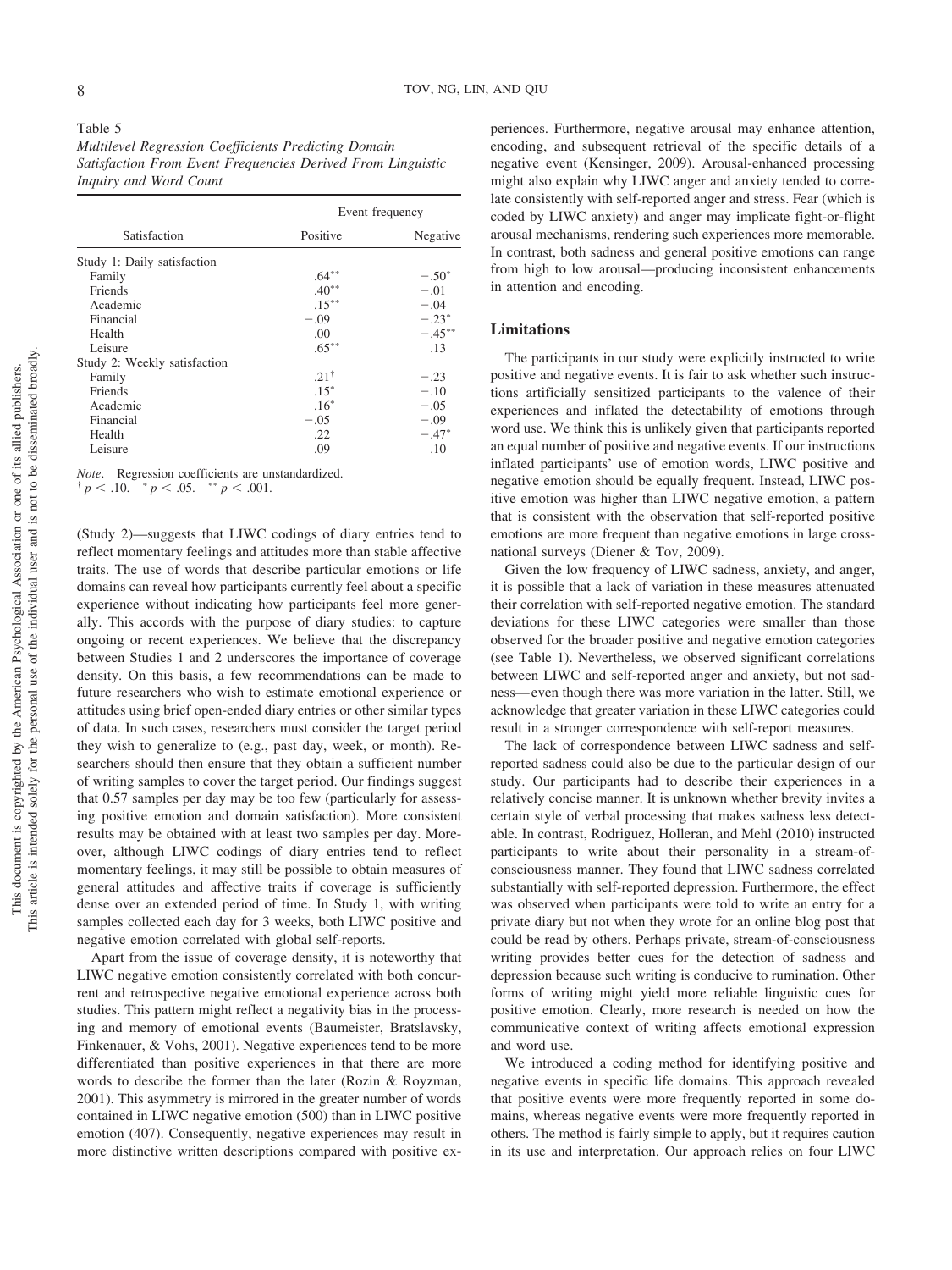categories (negative emotion, negation, inhibition, and discrepancy) to identify negative events, but only one category (positive emotion) to identify positive events. As there are more words across the four categories of "negative words" than there are in LIWC positive emotion, it is possible that more negative events are identified than positive events simply because a wider net is cast for the former than the latter. In the present studies, this potential bias was partly offset by the lower frequency of negative words relative to positive emotion words.<sup>3</sup> Future researchers should take note of these potential biases and consider ways to mitigate them if necessary (e.g., by identifying more cues for positive events).

### **Possible Extensions and Applications**

We focused on the validity of LIWC codings as estimates of well-being during a particular *target period*. However, diary studies also permit the study of within-person, momentary *change*s in feelings. We did not evaluate the validity of using LIWC codings to track daily or weekly changes in well-being because our data were suboptimal for such analyses. To estimate daily change reliably would require a greater number of writing samples *per day* than the two events our participants reported each day in Study 1 (see Shrout & Lane, 2012, for relevant formulas). This is especially important given that LIWC codings are affected by the length of the writing sample. A single instance of the word *happy* results in a higher score for LIWC positive emotion when the entry contains just three words instead of 30. The more samples there are per day, the more such sources of error will be minimized. Alternatively, all writing samples from a single day might be combined into a longer sample to reduce the noise associated with extremely brief entries. We took a similar approach by combining all diary entries collected over the target period into a single writing sample reflecting that period.

Although we evaluated LIWC in the context of short, openended diary responses, the present findings may be applicable to social media messages. There has been growing interest in measuring well-being from social media (e.g., Burke, Marlow, & Lento, 2010; Kramer, 2010). Social media messages provide numerous writing samples that can be retrieved in an unobtrusive manner. However, findings thus far have been inconsistent when emotion word counts have been correlated with self-reported life satisfaction (Kramer, 2010; Wang, Kosinski, Stillwell, & Rust, in press). Our analyses suggest that emotion word counts are more consistently related to self-reported emotional well-being (especially negative emotion) than broad cognitive well-being (i.e., life satisfaction). Moreover, as we noted, diary entries are more likely to reflect momentary feelings than global feelings and attitudes unless the coverage density is sufficiently high. In social media, emotional experiences are often shared in real time; thus, they are likely to reflect momentary feelings. Although social media studies often include large numbers of participants, this does not fully address the issues highlighted by our research. If only two or three writing samples are obtained per person and a global measure of well-being is administered, then it should not be surprising if correlations between word counts and self-reported well-being are low— even if thousands of participants are examined.

In addition, the coding of social media might be improved by using the co-occurrence method to distinguish personal from nonpersonal events. Positive personal events might contain positive

emotion words and first-person pronouns (e.g., *I*, *my*, *me*). Other information could also be coded. On Facebook, messages often include information such as "place of check-in" and friends who were "tagged." This information could be coded and combined. A check-in at a conference hall might signal an academic event; tagging might signal a social event. Despite these potential applications, a remaining challenge in utilizing social media is that people tend to selectively present their emotions (Qiu, Lin, Leung, & Tov, 2012). Thus, additional validation studies will be required to evaluate the usefulness of our approach in these contexts.

The present studies provided a rich analysis of the validity of LIWC codings as measures of well-being. Our results were generally encouraging but also highlighted certain methodological considerations that could improve future applications. Given that the sample consisted of non-Western, English-speaking students, the present research provides preliminary support for the robustness of the LIWC2007 English dictionary across cultures. We hope the co-occurrence methodology introduced in this article offers researchers new ways of extracting information from open-ended responses. The present research took advantage of the unique structure of diary data. How this approach fares with other types of data remains to be seen.

<sup>3</sup> We also recoded the events using only two categories (negative emotion and negations) to identify negative events. Although this procedure actually led to more positive events than negative events being identified overall, negative events were still more frequently reported in the domains of work and health.

#### **References**

- Alvarez-Conrad, J., Zoellner, L. A., & Foa, E. B. (2001). Linguistic predictors of trauma pathology, and physical health [Special issue]. *Applied Cognitive Psychology, 15,* S159 –S170. doi:10.1002/acp.839
- Back, M. D., Küfner, A. C. P., & Egloff, B. (2010). The emotional timeline of September 11, 2001. *Psychological Science, 21,* 1417–1419. doi: 10.1177/0956797610382124
- Bantum, E. O., & Owen, J. E. (2009). Evaluating the validity of computerized content analysis programs for identification of emotional expression in cancer narratives. *Psychological Assessment*, 21, 79-88. doi: 10.1037/a0014643
- Baumeister, R. F., Bratslavsky, E., Finkenauer, C., & Vohs, K. D. (2001). Bad is stronger than good. *Review of General Psychology, 5,* 323–370. doi:10.1037/1089-2680.5.4.323
- Beck, A. T., Rial, W. Y., & Rickels, K. (1974). Short form of Depression Inventory: Cross-validation. *Psychological Reports, 34,* 1184 –1186.
- Bolger, N., Davis, A., & Rafaeli, E. (2003). Diary methods: Capturing life as it is lived. *Annual Review of Psychology, 54,* 579 – 616. doi:10.1146/ annurev.psych.54.101601.145030
- Burke, M., Marlow, C., & Lento, T. (2010). Social network activity and social well-being. In E. Mynatt (General Chair), G. Fitzpatrick, S. Hudson, K. Edwards, T. Rodden (Program Chairs), & L. Dabbish (Session Head), *Proceedings of the SIGCHI Conference on Human Factors in Computing Systems* (pp. 1909 –1912). New York, NY: ACM. doi:10.1145/1753326.1753613
- Craske, M. G., Rapee, R. M., Jackel, L., & Barlow, D. H. (1989). Qualitative dimensions of worry in *DSM-III–R* generalized anxiety disorder subjects and nonanxious controls. *Behaviour Research and Therapy, 27,* 397– 402. doi:10.1016/0005-7967(89)90010-7
- Csikszentmihalyi, M., & LeFevre, J. (1989). Optimal experience in work and leisure. *Journal of Personality and Social Psychology, 56,* 815– 822. doi:10.1037/0022-3514.56.5.815